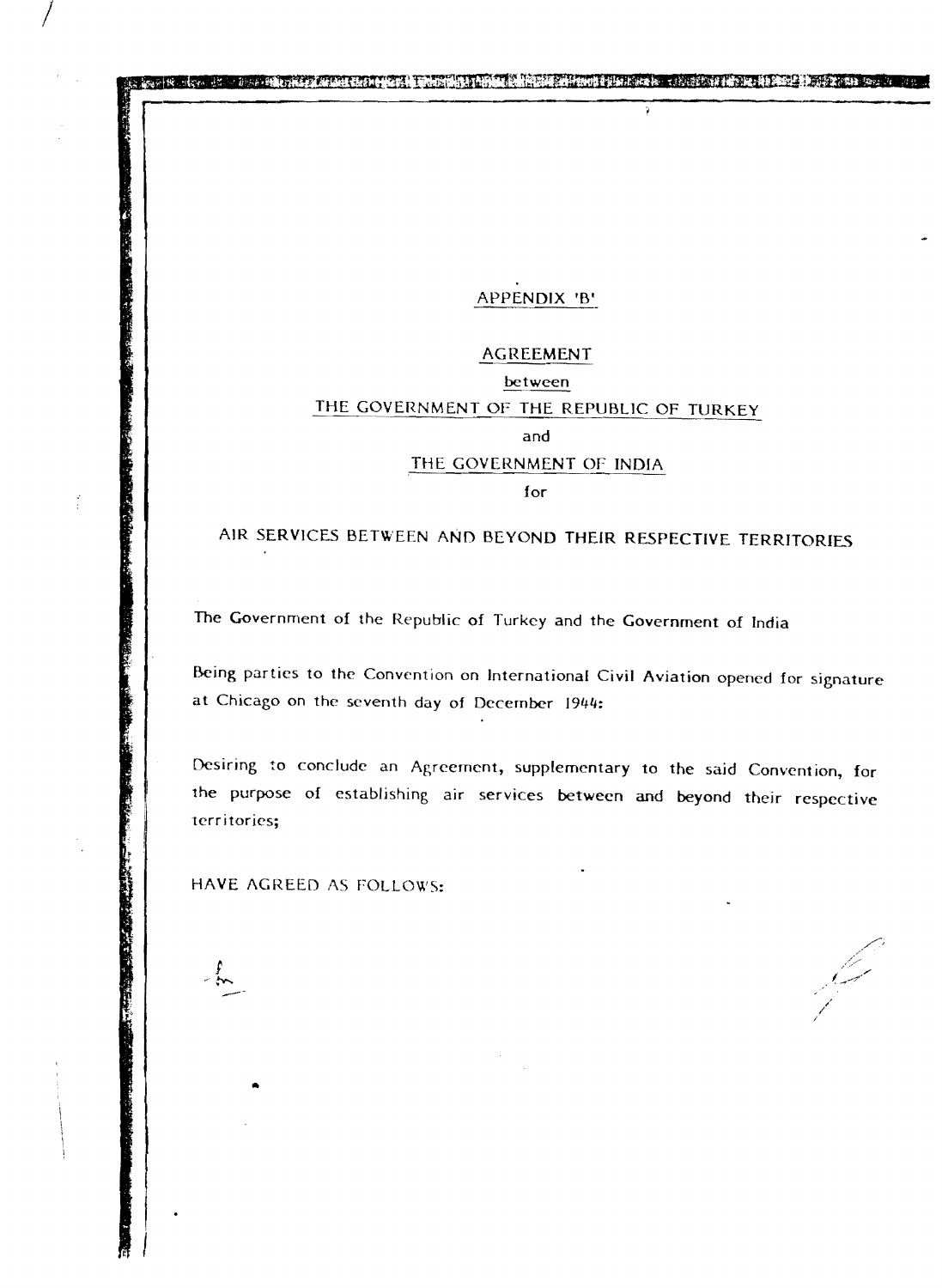## **ARTICLE 1 - DEFINITIONS**

**これは、「このことの意味を感じている」ということがあるということができます。**<br>これは、このことには、「このこと」ということには、「このこと」ということになっている。

**THE REPORT OF A CONTRACT OF A REPORT OF A PARTICULAR AND RELEASED FOR A PARTICULAR CONTRACT OF A PARTICULAR CONTRACT OF A PARTICULAR CONTRACT OF A PARTICULAR CONTRACT OF A PARTICULAR CONTRACT OF A PARTICULAR CONTRACT OF A** 

For the purpose of this Agreement, unless the context otherwise requires:

- The term "the Convention" means the Convention on International Civil  $(a)$ Aviation, opened for signature at Chicago on the seventh day of December 1944, and includes any Annex adopted under Article 90 of that convention and any amendment of the Annexes or Convention under Articles 90 and 94 thereof; so far as those Annexes and amendments have become effective for or been ratified by both Contracting Parties;
- The term "aeronautical authorities" means in the case of the Government  $(b)$ of the Republic of Turkey, the Minister of Communications and any person or body authorized to perform any functions at present exerciseable by the said Minister or similar functions; and in the case of the Government of India, the Director General of Civil Aviation and any person or body authorized to perform any functions at present exerciseable by the said authorities:
- The term "designated airline" means an airline which has been designated  $(c)$ and authorized in accordance with Article 3 of this Agreement;
- The term "territory" in relation to a State has the meaning assigned to  $(d)$ it in Article 2 of the Convention;
- The terms "air service", "international air service", "airline" and "stop  $(e)$ for non-taffic purposes" have the meanings respectively assigned to them in Article 96 of the Convention;
- The term "capacity" in relation to an aircraft means the pay load of  $(f)$ that aircraft available on a route or section of a route;
- The term "capacity" in relation to 'agreed service' means the capacity  $(g)$ of the aircraft used on such service, multiplied by the frequency operated by such aircraft over a given period and route or section of a route; and
- $(h)$ The term "traffic" means the carriage of passenger, baggage, cargo and/or mail.

FORMOUT TO THE TELL RATE TO THE TRING OF THE RELEASE CHARGE THE TRING

Page 2 of 23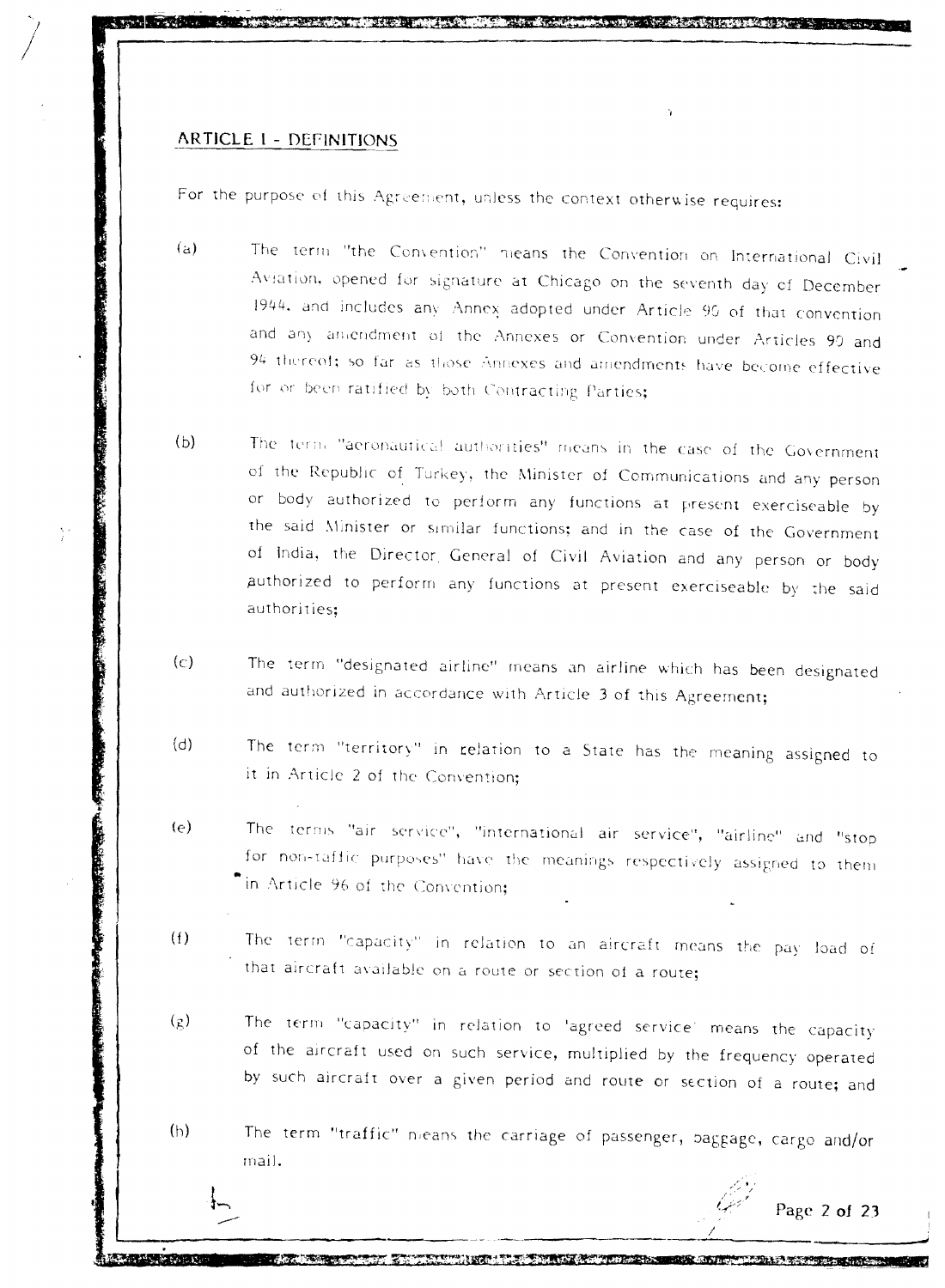#### ARTICLE 3 - DESIGNATION OF AIRLINES

**The Existing South Property** 

 $\mathbf{r}$ 

ŧ

j

- $\mathbf{L}$ Each Contracting Party shall have the right to designate in writing to the other Contracting Party one airline for the purpose of operating the agreed services on the specified routes.
- $2.$ On receipt of such designation the other Contracting Party shall, subject to the provisions of paragraphs (3) and (4) of this Article, without delay grant to the airline designated the appropriate operating authorization.
- The aeronautical authorities of one Contracting Party may require an  $3.$ airline designated by the other Contracting Party to satisfy them that it is qualified to fulfil the conditions prescribed under the laws and regulations normally and reasonably applied to the opertion of international air services by such authorities in conformity with the provisions of the Convention.
- 4. Each Contracting Party shall have the right to refuse to grant the operating authorization referred to in paragraph (2) of this Article, or to impose such conditions as it may deem necessary on the exercise by a designated airline of the rights specified in Article 2 of this Agreement, in any case where the said Contracting Party is not satisfied that substantial ownership and effective control of that airline are vested in the Contracting Party designating the airline or in its nationals.
- 5. When an airline has been so designated and authorized it may begin at any time to operate the agreed services, provided that a tariff established in accordance with the provisions of Article 9 of this Agreement, is in force in respect of that service.

**REPORT TO A REPORT OF A STATE OF A PARTY OF A REPORT OF A PARTY OF A PARTY OF A PARTY OF A PARTY OF A PARTY OF** 

Page 4 of 23

TANDED RELEASE COMMON TO THE NEW YORK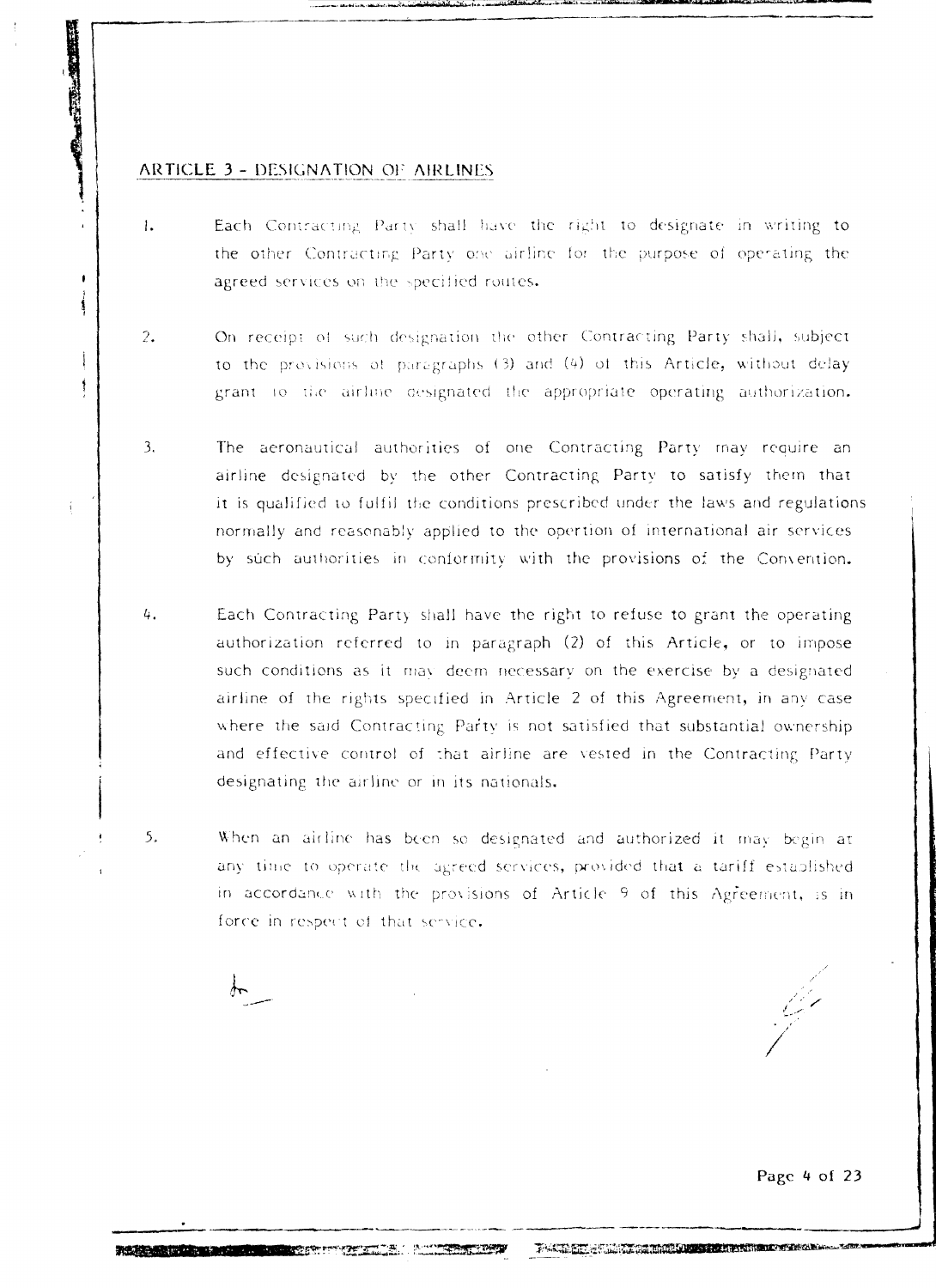# ARTICLE 4 - REVOCATION OR SUSPENSION OF OPERATING AUTHORIZATION

- $\mathbf{L}$ Each Contracting Party shall have the right to revoke an operating authorization of to suspend the exercise of the rights specified in Article 2 of this Almonient by an airline designated by the other Contracting Party, or to conservate conditions as it may deem necessary on the exercise Of the same star
	- $(a)$ in any case where it is not satisfied that substantial ownership and effective control of that airline are vested in the Contracting Party designating the airline or in the nationals of such Contracting Party; or
	- in the case of failure by that airline to comply with the laws or  $(b)$ regulations of the Contracting Party granting these rights; or
	- $(c)$ in case the airline otherwise fails to operate in accordance with the conditions prescribed under this Agreement.
- Unless immediate revocation, suspension, or in-position of the conditions  $2.$ mentioned in paragraph (1) of this Article is essential to prevent further infringements of laws or regulations, such right shall be exercised only after consultation with the other Contracting Party.

page 5 of 23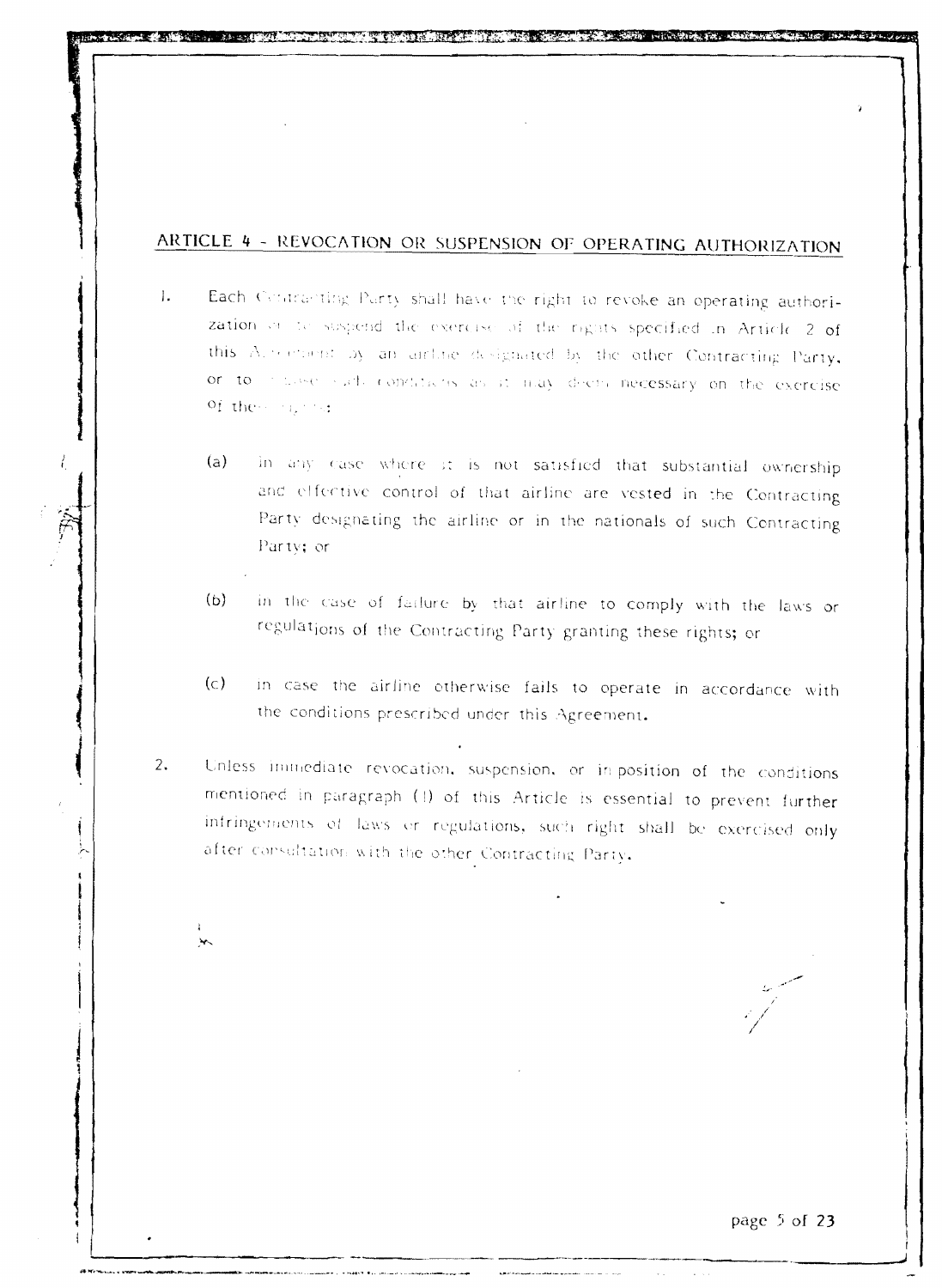# ARTICLE 3 - DESIGNATION OF AIRLINES

**CONTROLLED TO BE** 

- Each Contracting Party shall have the right to designate in writing to  $\mathbf{l}$ . the other Contracting Party one airline for the purpose of operating the agreed services on the specified routes.
- $2.$ On receipt of such designation the other Contracting Party shall, subject to the provisions of paragraphs (3) and (4) of this Article, without delay grant to the airline designated the appropriate operating authorization.
- $3.$ The aeronautical authorities of one Contracting Party may require an airline designated by the other Contracting Party to satisfy them that it is qualified to fulfil the conditions prescribed under the laws and regulations normally and reasonably applied to the opertion of international air services by súch authorities in conformity with the provisions of the Convention.
- Each Contracting Party shall have the right to refuse to grant the operating 4. authorization referred to in paragraph (2) of this Article, or to impose such conditions as it may deem necessary on the exercise by a designated airline of the rights specified in Article 2 of this Agreement, in any case where the said Contracting Party is not satisfied that substantial ownership and effective control of that airline are vested in the Contracting Party designating the airline or in its nationals.
- When an airline has been se designated and authorized it may begin at 5. any time to operate the agreed services, provided that a tariff established in accordance with the provisions of Article 9 of this Agreement, is in force in respect of that service.

**The Communication of the Communication** 

Page 4 of 23

THAT REFLERING COMMUNICATIONS TO A REPORT OF THE REAL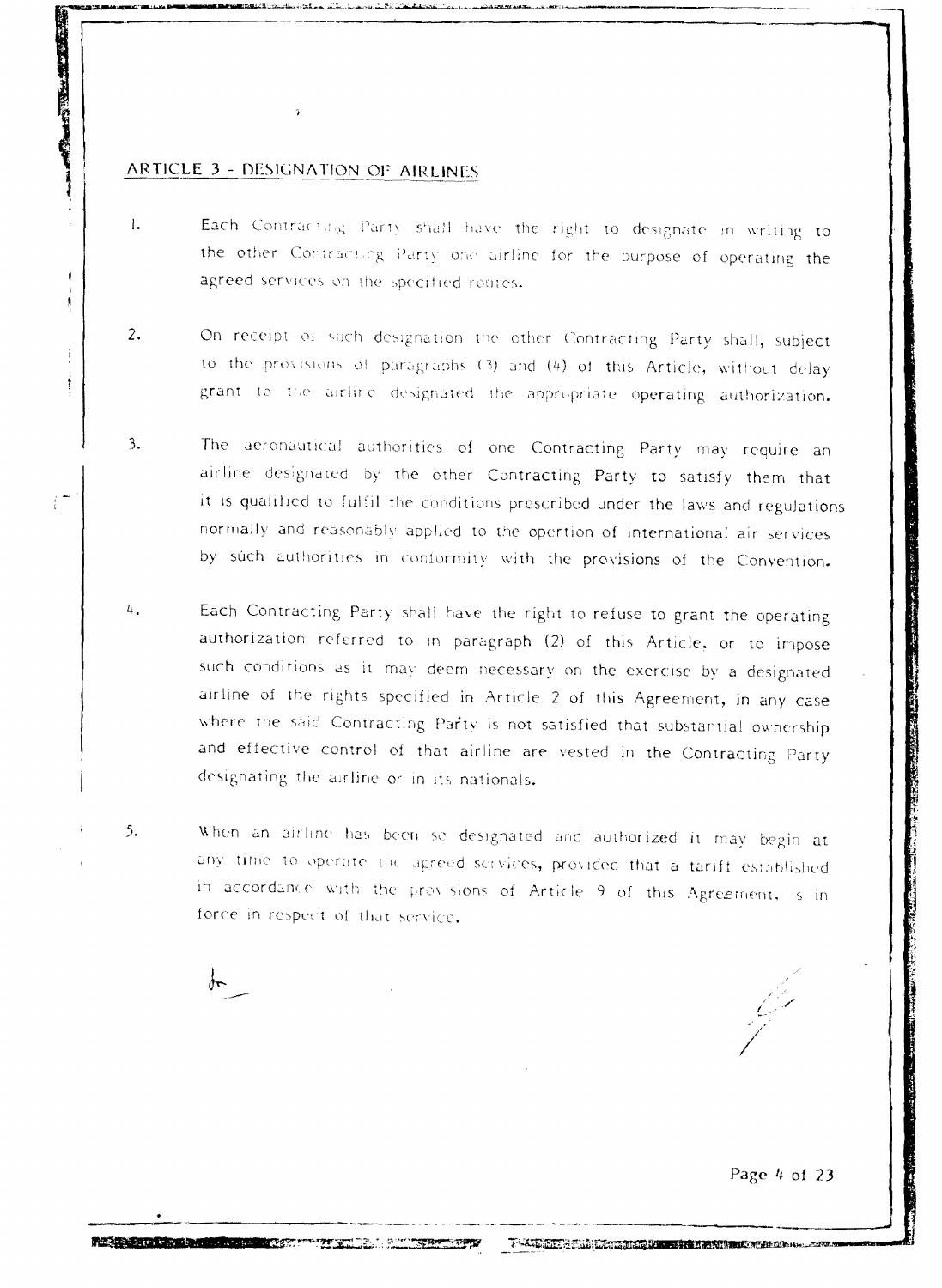## ARTICLE 6 - APPLICABILITY OF LAWS AND REGULATIONS

「今回の日本の中では、「今回の「その後の「その後の「その後の「その後に、「その後の「その後の「その後」ということで、「その後の「その後の「その後の」というので、「その後の「その後の「その後の」ということになっている。

- $\mathbf{L}$ The lass and regulations of each Contracting Party shall apply to the navig. On and eperation of the directaft of the airline designated by one Contracting Purty during entry into, stay in, departure from, and flight over the territory of the other Contracting Party.
- $2.1$ The laws and regulations of each Contracting Party relating to the arrival in, or departure from its territory of passengers, crews, and cargo and in particular regulations regarding passports, customs, currency and medical and quarantine formalities shall be applicable to passengers, crews, and cargo triving in, or departing from the territory of one Contracting Party in aircraft of the airline designated by the other Contracting Party.
- 3. Passengers in transit across the territory of either Contracting Party shall be subject to no more than a very simplified control. Baggage and cargo in direct transit shall be exempt from customs duties and other similar taxes.

 $Dao 7 of 23$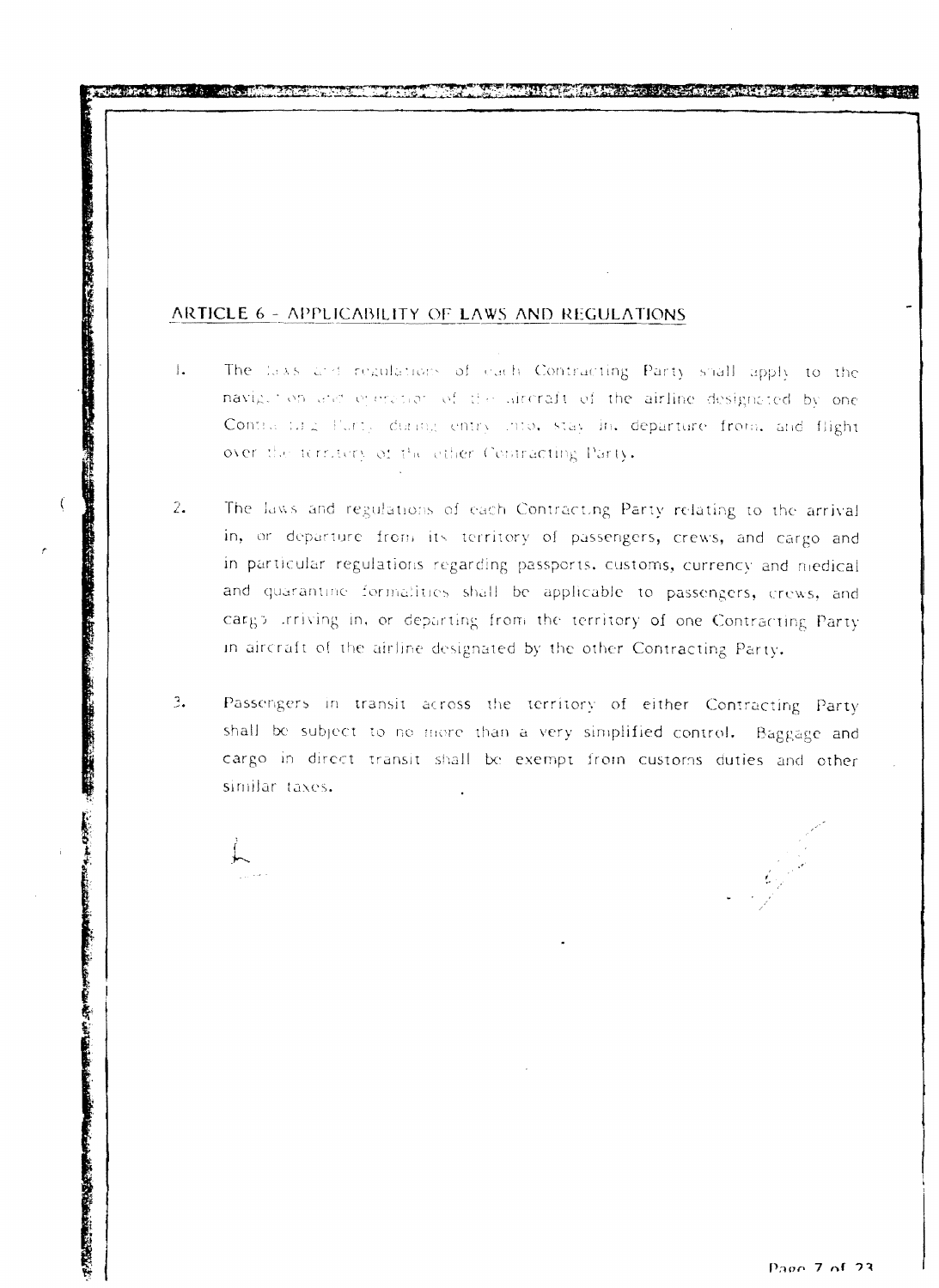#### ARTICLE 7 - PRINCIPLES GOVERNING OPERATION OF AGREED SERVICES

 $\mathbf{r}$ 

- There shall be fair and equal opportunity for the airlines of both Contracting  $\mathbf{L}$ Parties to operate the agreed services on the specified routes between their respective territories.
- In operating the agreed services, the airline of each Contracting Party  $2.$ shall take into account the interests of the airline of the other Contracting Party so as not to affect unduly the services which the latter provides on the whole or part of the same route.
- $\overline{3}$ . The agreed services provided by the designated airlines of the Contracting Parties shall bear close relationship to the requirements of the public transportation on the specified routes and shall have as their primary objective the provision, at a reasonable load factor, of capacity adequate to carry the current and reasonably anticipated requirements for the carriage of passengers and cargo including mail originating from, or destined for the territory of the Controting Party which has designated the airline.

**The Property Section 1999** 

ť

- 4. The right of the designated airline of either Contracting Party to carry traffic between points in the territory of the other Contracting Party and points in the territories of third countries on the specified routes, shall be exercised in accordance with the general principles that capacity shall be related to:
	- $(a)$ the traffic requirements to and from the territory of the Contracting Party which has designated the airline;
	- $(b)$ the traffic requirements of the area through which the airlines basses, after taking account of other transport services established by airlines of the States comprising the area; and
	- $(c)$ the requirements of through airline oprations.

Page 8 of 23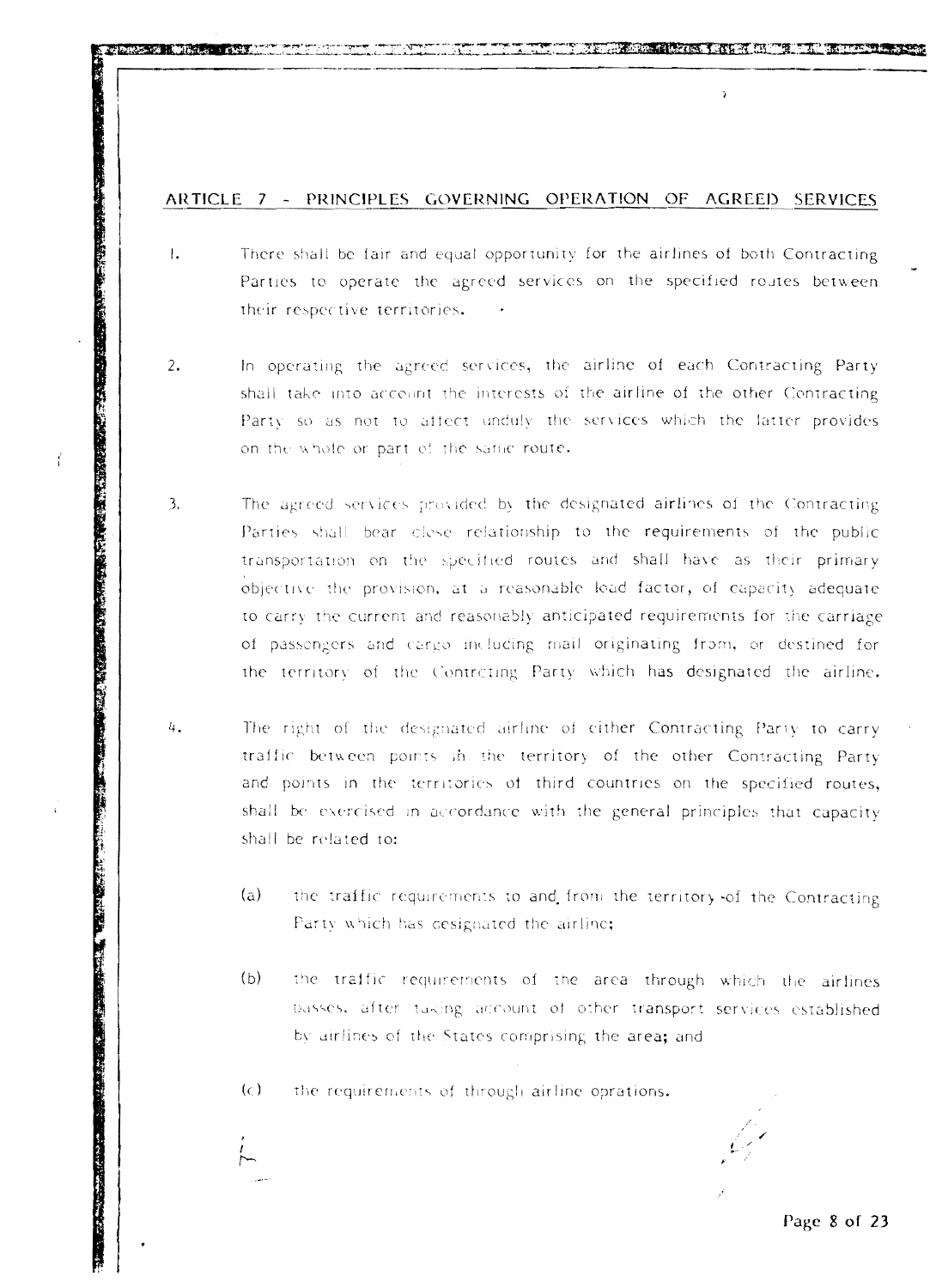#### ARTICLE 7 - PRINCIPLES GOVERNING OPERATION OF AGREED SERVICES (Contd.....)

Any privileges to be granted under this paragraph shall finally be determined by the aeronautical authorities of the Contracting Parties.

 $5.$ The capacity to be provided and the frequency of the services to be operated shall, at the ouset, be agreed between the aeronautical authorities of the Contracting Parties before the services are inaugurated. Such capacity and frequency of services initially determined may be reviewed and revised from time to time by said authorities.

THE STRIKE STRIKE TO A STRIKE THE REAL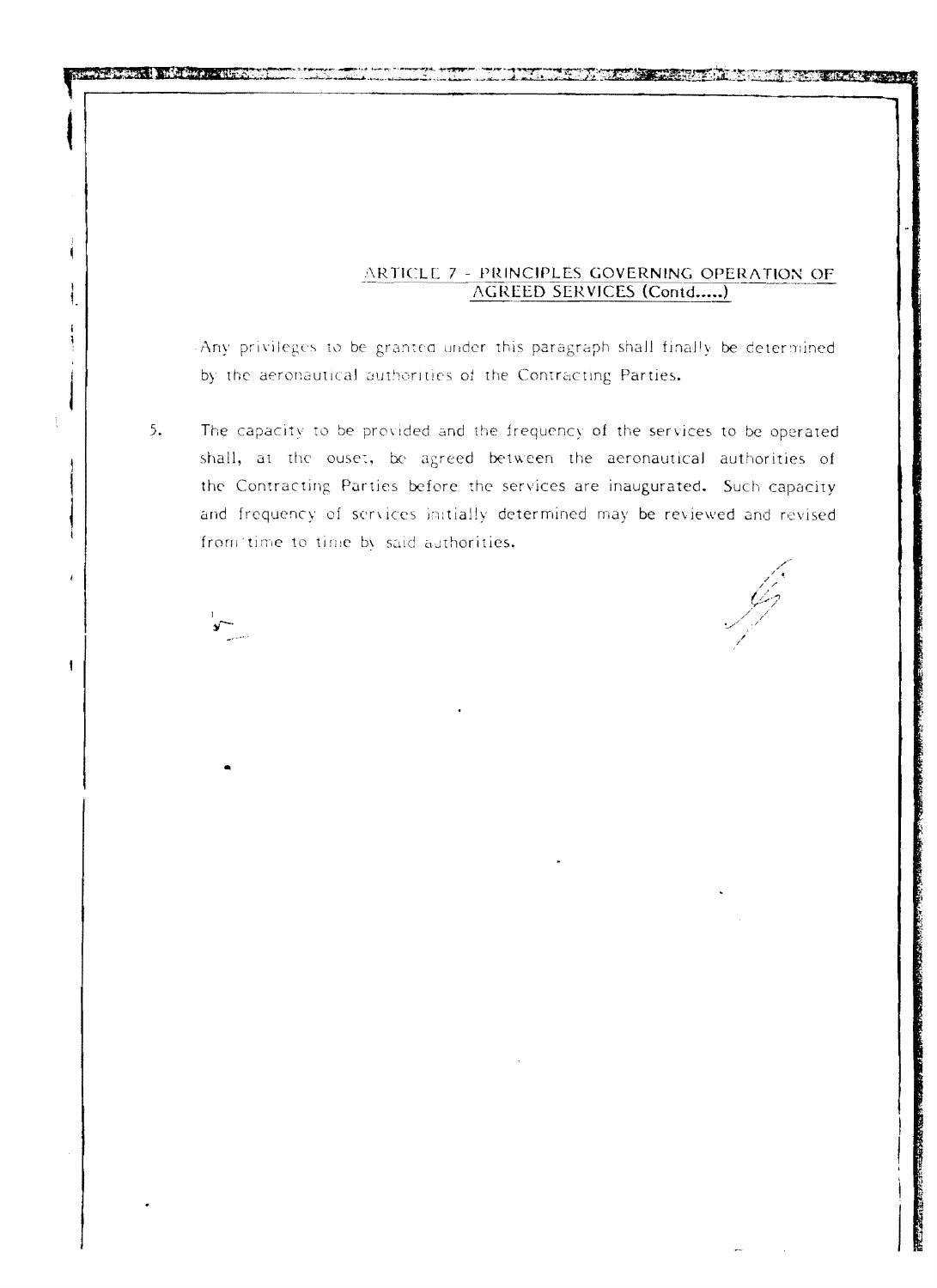#### **ARTICLE 9 - TARIFFS**

- For the purposes of the following paragraphs, the term "tariff" means  $\mathbf{L}$ the prices to be paid for the carriage of passengers and cargo and the conditions under which those prices apply, including prices and conditions for agency and other auxiliary services but excluding remuneration and conditions for the curriage of mail.
- $2.$ The tariffs to be charged by the airline of one Contracting Party for carriage to or from the territory of the other Contracting Party shall be established at reasonable levels, due regard being paid to all relevant factors, including cost of operation, reasonable profits, and the tariffs of other airlines.
- $\overline{3}$ . The tariffs referred to in paragraph (2) of this Article, shall, if possible, be agreed to by the designated airlines concerned of both Contracting Parties, after consultation with the other airlines operating over the whole or part of the route, and such agreement shall, wherever possible, be reached by the use of the procedures of the International Air Transport Association.
	- The tariffs so agreed shall be submitted for the approval of the aeronautical authorities of both Contracting Parties at least sixty (60) days before the proposed date of their introduction. In special cases, this period may be reduced, subject to the agreement of the said authorities.
	- approval may be given expressly. . It neither of the aeronautical authorities has expressed disapproval within thirty (30) days from the date of submission, in accordance with paragraph (4) of this Article, these tariffs shall be considered as approved. In the event of the period for submission being reduced, as provided for in paragraph (4), the aeronautical authorities may agree that the period within which any disapproval must be notified shall be less than thirty (30) days.

**19 市面的复数不可可了** 

A CALINE CONTRACTORS IN THE RANGEMENT

Page 11 of 23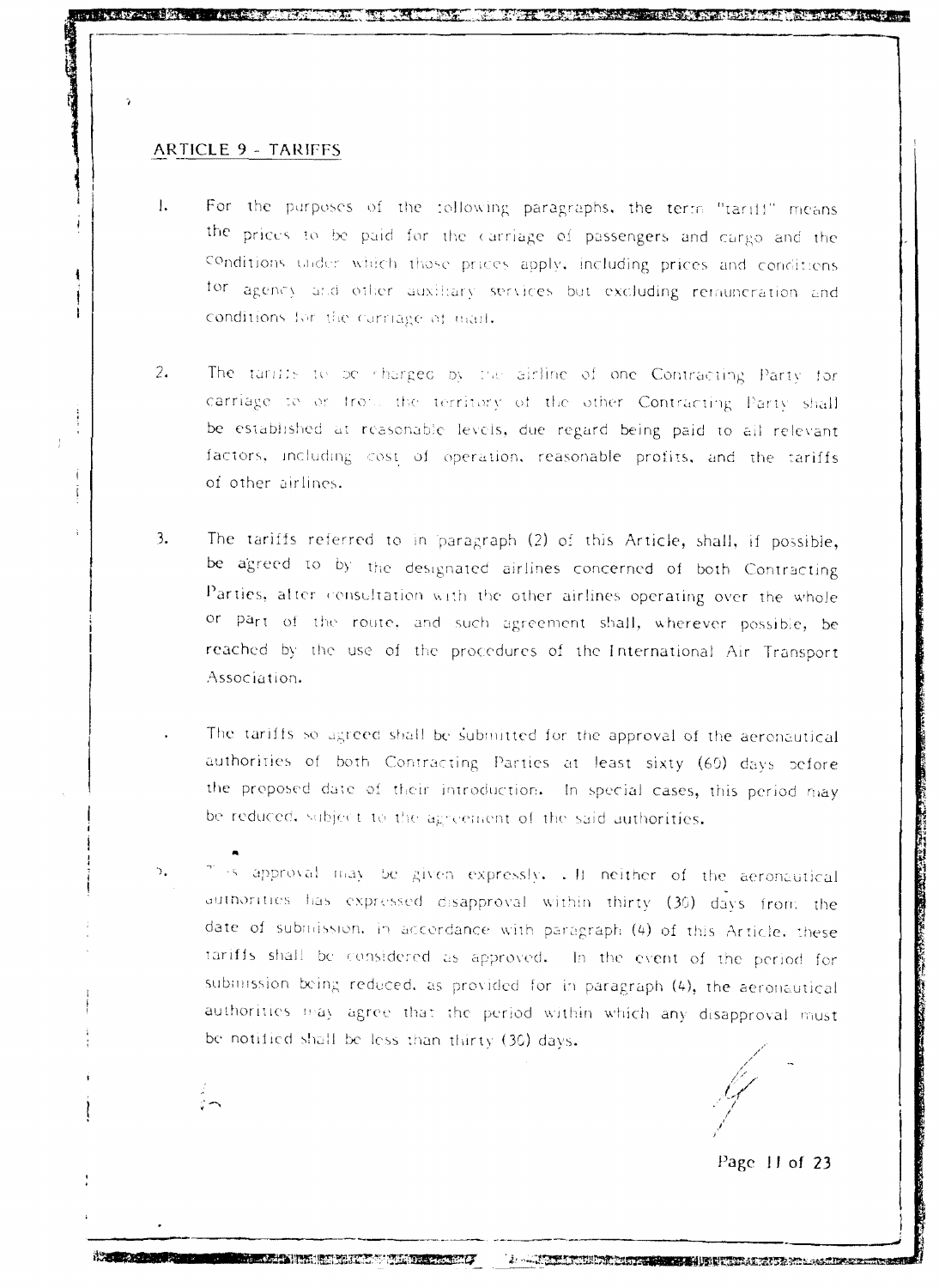### ARTICLE 8 - APPROVAL OF TIME-TABLES

 $\sum_{i=1}^{n}$ 

**TAN TANA** 

了,我们的学生的学生,我们的学生就是一个人的学生。 一个人的人的人的人的人的人的人的人的人的人的人的人的人的人的人。 一个人的人的人的人的人的人,我们的人的人的人

The designated dirline of each Contracting Party shall submit for approval to the aeronautical authorities of the other Contracting Party not later than thirty (30) days prior to the inauguration of services on the specified routes the flight timetables including the types of aircraft to be used. This shall likewise apply to later changes. In special cases, this time limit may be reduced subject to the consent of the said authorities.

Les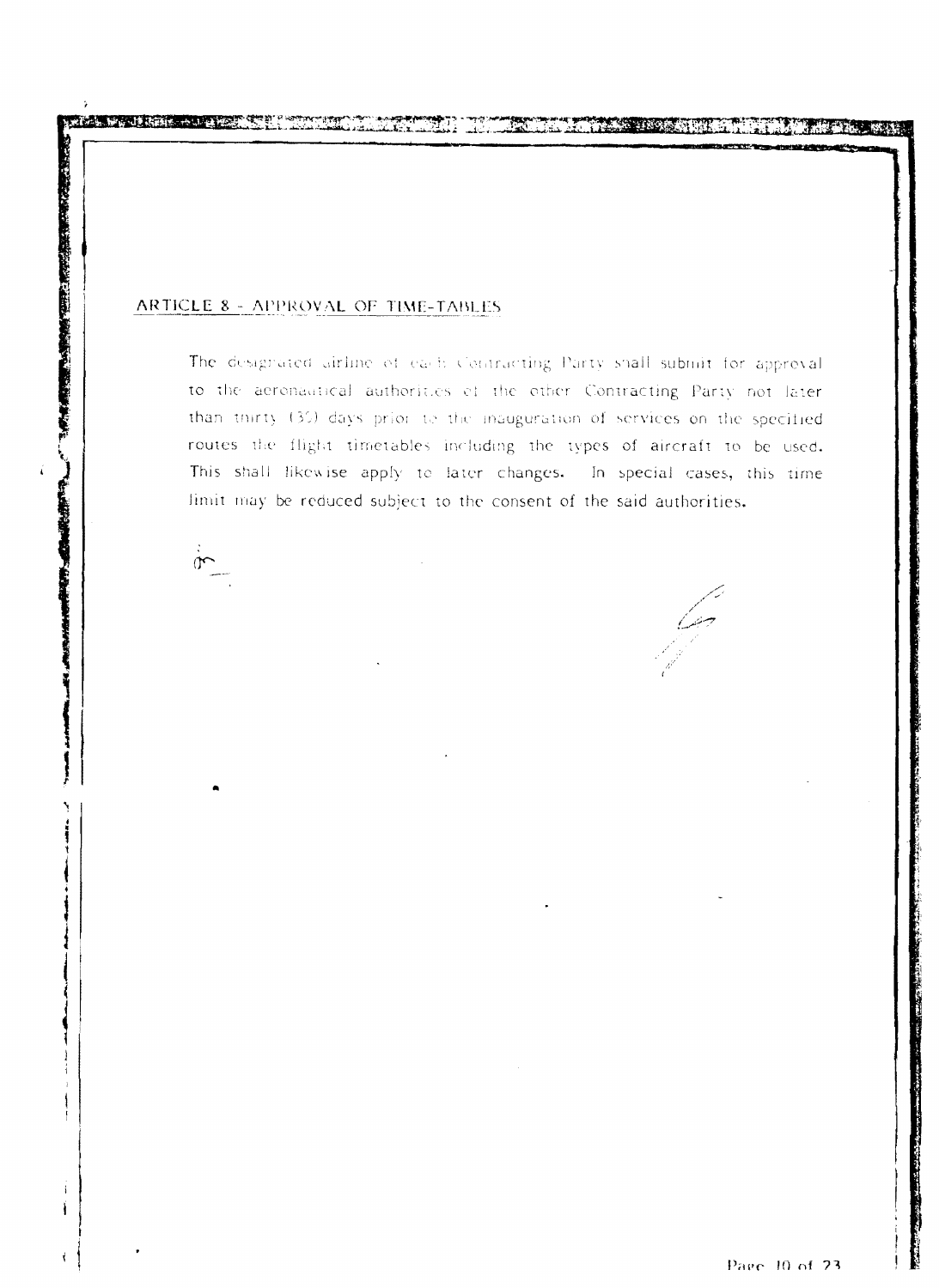# ARTICLE 9 - TARIFFS (Contd......)

If a tariff cannot be egreed in accordance with paragraph (3) of this Article.  $6.$ or if, during the period applicable in accordance with paragraph (5) of this Article, it e-aeronamical durhomity gives the other deronautical authority notice of its disapproval of a tarill agreed in accordance with the previsions of paragraph (3) of this Article, the aeronantical authorities of the two Contracting Purties shall, endeavour to determine the tariff by mutual agreement.

<u>ৰ বিভিন্ন পুৰুষ বাদ্য বিভিন্ন কৰিবলৈ বিভিন্ন বিভিন্ন বিভিন্ন প্ৰাৰম্ভ কৰি কৰি বিভিন্ন বিভিন্ন বিভিন্ন বিভিন্ন</u>

- If the aeronautical authorities cannot agree on any tariff submitted to  $7.$ them under paragraph (4) of this Article, or on the determination of any tariff under paragraph (6) of this Article, the dispute shall be settled mutually by the two Contracting Parties.
- A tariff established in accordance with the provisions of this Article shall  $\Sigma$ . remain in force until a new tariff has been established. Nevertheless, a tariff shall not be prelonged by virtue of this paragraph for more than twelve (12) months after the date on which it would otherwise have expired.

「大きさん」の記事によると言う思いですが、新作団体は今年の時間の研究所である。その後、「大きさん」の記事には、「大きさん」の記事には、「大きさん」の「大きさん」の記事によると、「大きさん」の記事には、

在这些人的时候,我们的心里就是不是一个人的。""我们的人,我们的人,我们也不能不能在这个人的时候,我们的人,我们也不能不能不能。""我们,我们的人,我们的人,我们也不能不能不能不能不能。"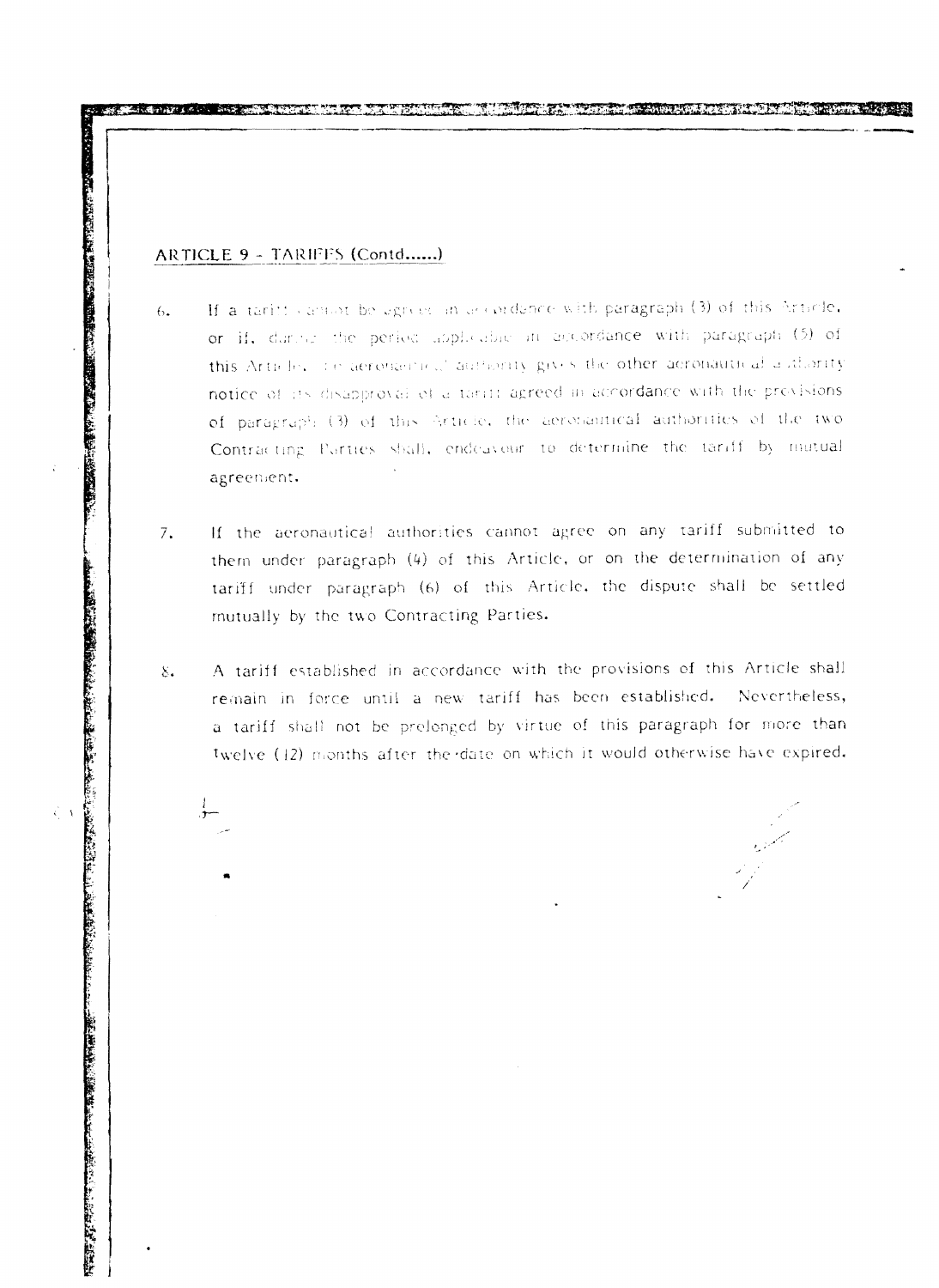#### ARTICLE 10 - EXCHANGE OF INFORMATION

- $\mathbf{L}$ The aeronautical autherities of both Contracting Parties shall exchange information, as promptly as possible, concerning the current authorizations extended to their respective designated airline to render service to, through, and from the territory of the other Contracting Party. This will include copies of current certificates and authorisations for services on specified routes, together with amendments, exemption orders and authorized service patterns.
- Each Contracting Party shall cause its designated airline to provide to  $\mathbf{z}$ the aeronautical authorities of the other Contracting Party, as long in advance as practicable, copies of tariffs, schedules, including any modification thereof, and all other relevant information concerning the operation of the agreed services, including information about the capacity provided on each of the specified routes and any further information as may be required to satisfy the aeronautical authorities of the other Contracting Party that the requirements of this Agreement are being duly observed.
- Each Contracting Party shall cause its designated airline to provide to  $\overline{3}$ . the aeronautical authorities of the other Contracting Party statistics relating to the traffic carried on the agreed services showing the points of embarkation and disembarkation.

Page 13 of 23

الموارد وبالرواء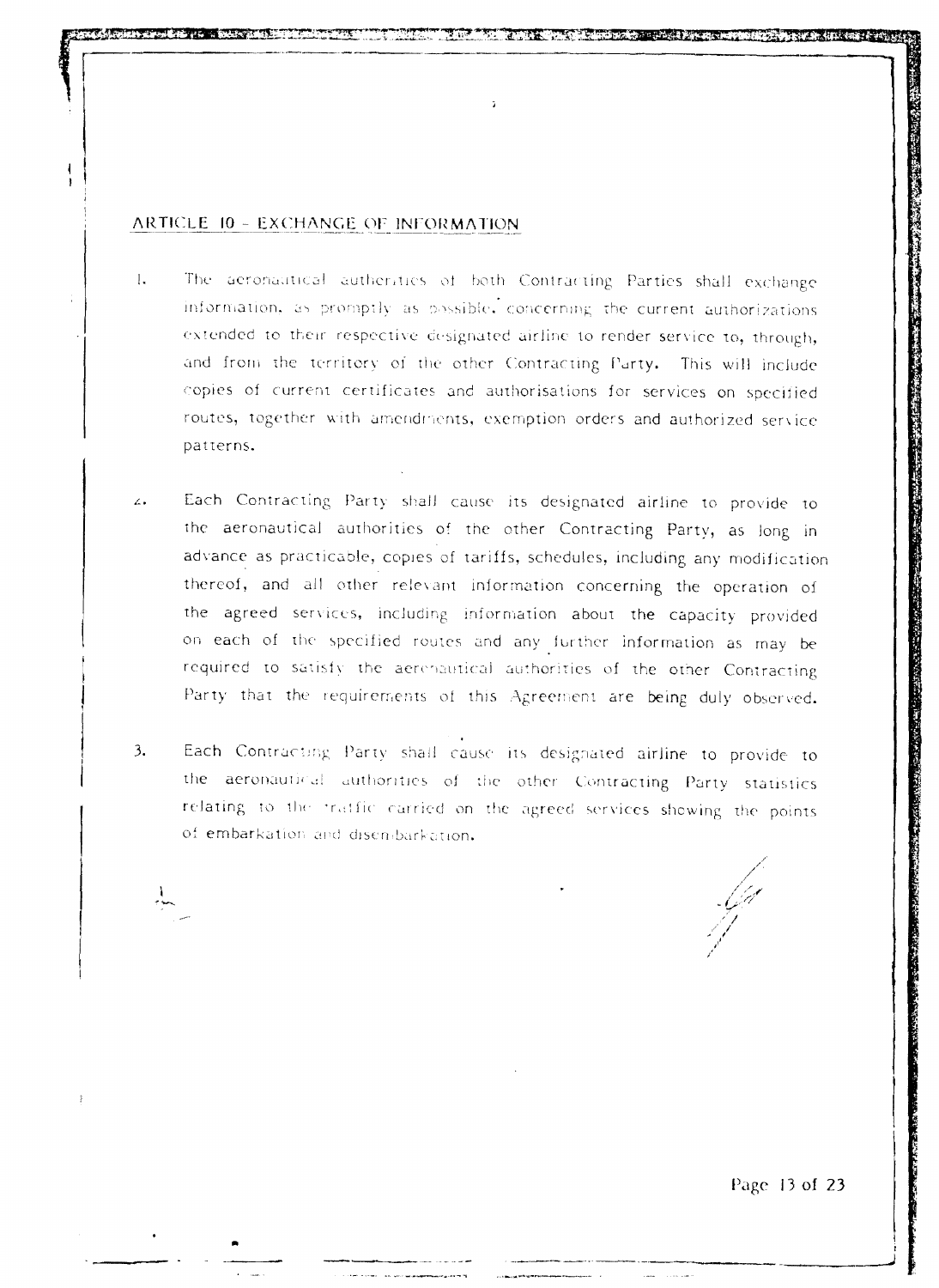### ARTICLE 11 - TRANSFER OF EARNINGS

- $\mathbf{L}$ Each Contracting Party grants to the designated airline of the other Contracting theiry the right to renot to its bead office, the excess over expenditure of receipts earled in the territory of the first Contracting Party. Such resultances, however, shall be made in any convertible currency, and subject to, and in accordance with the foreign exchange regulations of the Contracting Party in the territory of which the revenue accrued.
- Such transfers shall be effected on the basis of official exchange rate  $Z_{\bullet}$ for currency payment, or where there are no official exchange rates, at the prevailing foreign exchange market rates for currency payment.
- In case special arrangements ruling the settlement of payments are in  $\mathfrak{I}$ . force between the two Contracting Parties, the provisions of such arrangements shall be applied to the transfer of funds under paragraph (I) of this Article.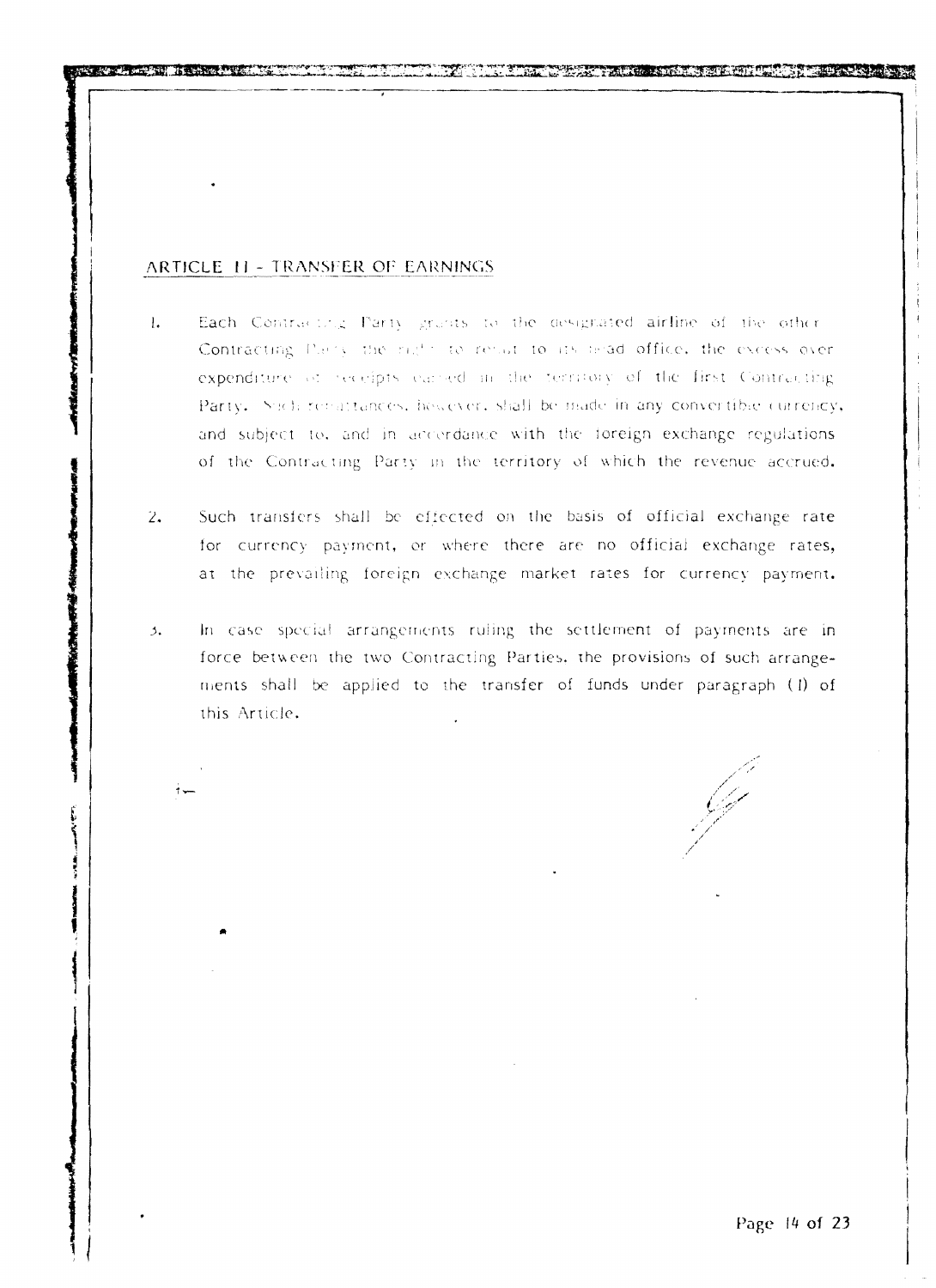## ARTICLE 12 - CONSULTATION

- $\mathbf{L}$ In a spirit of close cooperation, the aeronautical authorities of the Centracting Parties shall consult each other from time to time with a view to ensuring the implementation of, and satisfactory compliance with, the provisions of this Agreement and the annexed Schedule and shall consult when necessary to provide for modification and interpretation thereof.
- $2.$ Either Contracting Party may request consultation in writing which shall begin within a period of sixty (60) days of the date of receipt of the request, unless both Contracting Parties agree to an extension of this period.

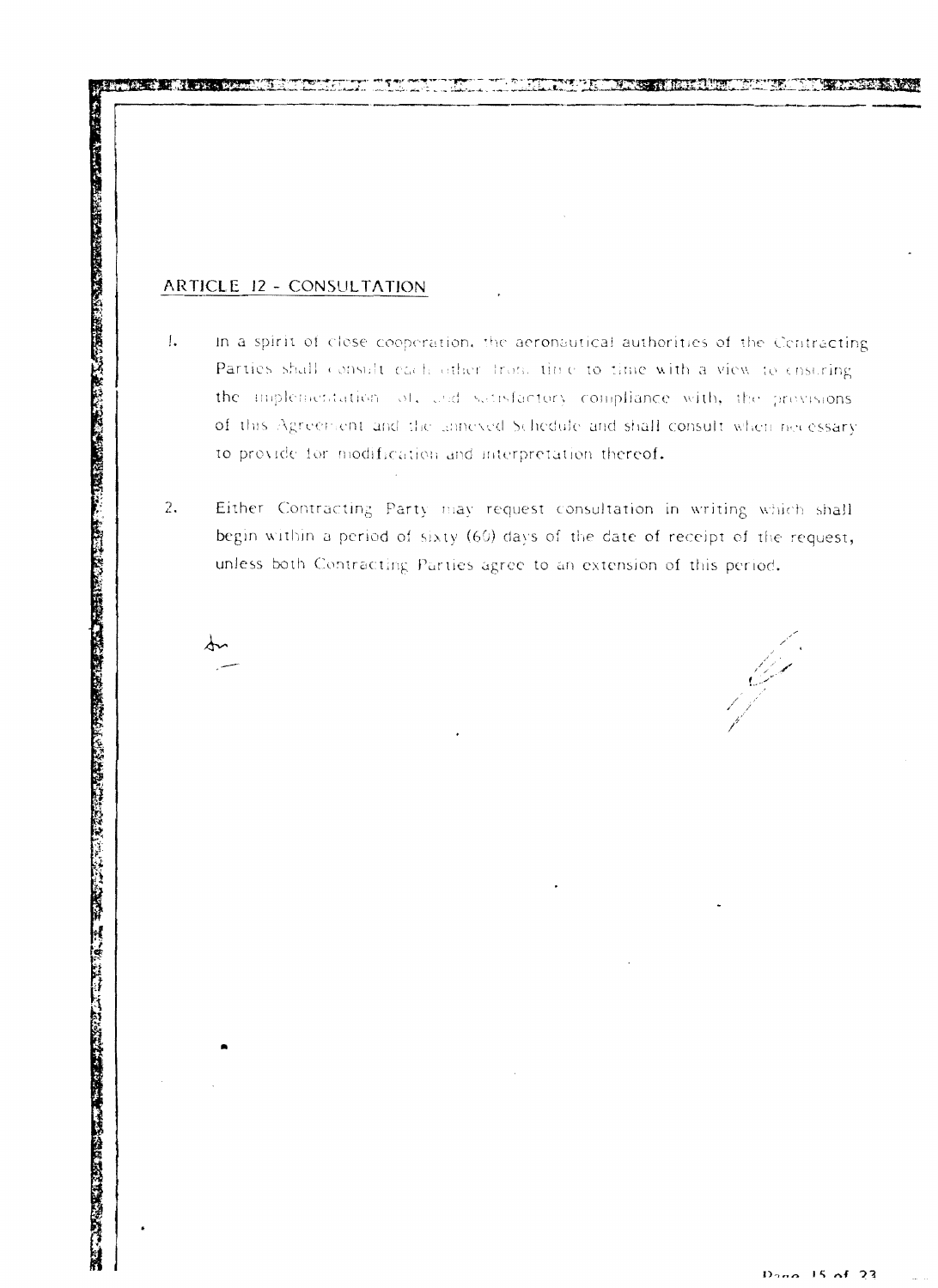# ARTICLE 13 - SETTLEMENT OF DISPUTES

地,我们在我们的,我们的,我们的,我们就是我们的,我们就是我们的。我们在我们的时候,我们就不是,我们就不是,我们就不是,我们的,我们就不是,我们的,我也不是,我们

人

If any dispute arises relating to the interpretation or application of the present Agreement, the aeronautical authorities of the Contracting Parties shall endeavour to settle it by negotiations between themselves, failing which the dispute shall be referred to the Contracting Parties for sottlement.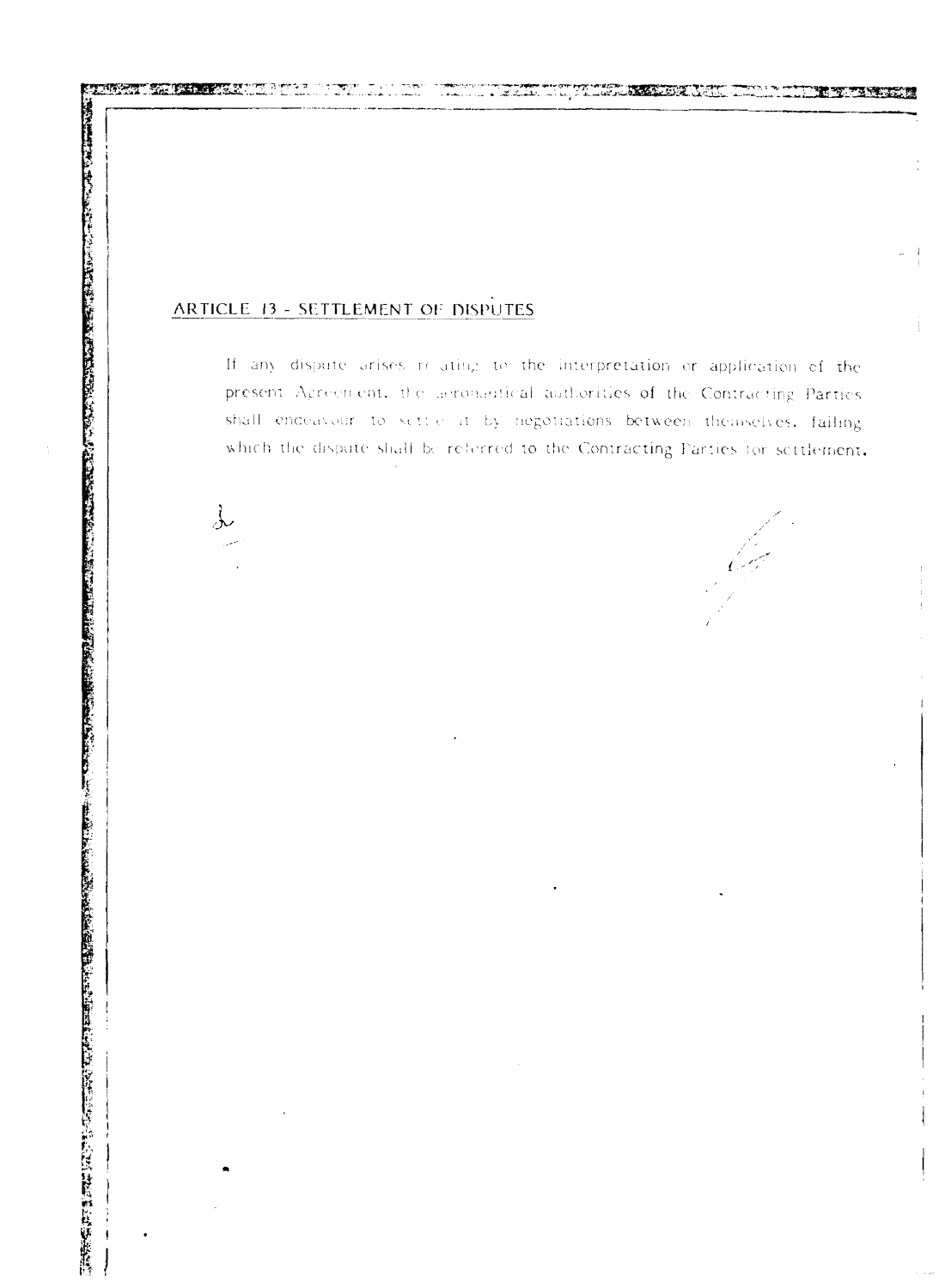# ARTICLE 14 - ADAPTATION OF MULTILATERAL CONVENTIONS

In the event of the conclusion of a Multilateral Convention of Agreement concerning all transport to which both Contracting Parties adhere, this Agreement stuff be a odified to conform to the provisions of such Convention or Agreement.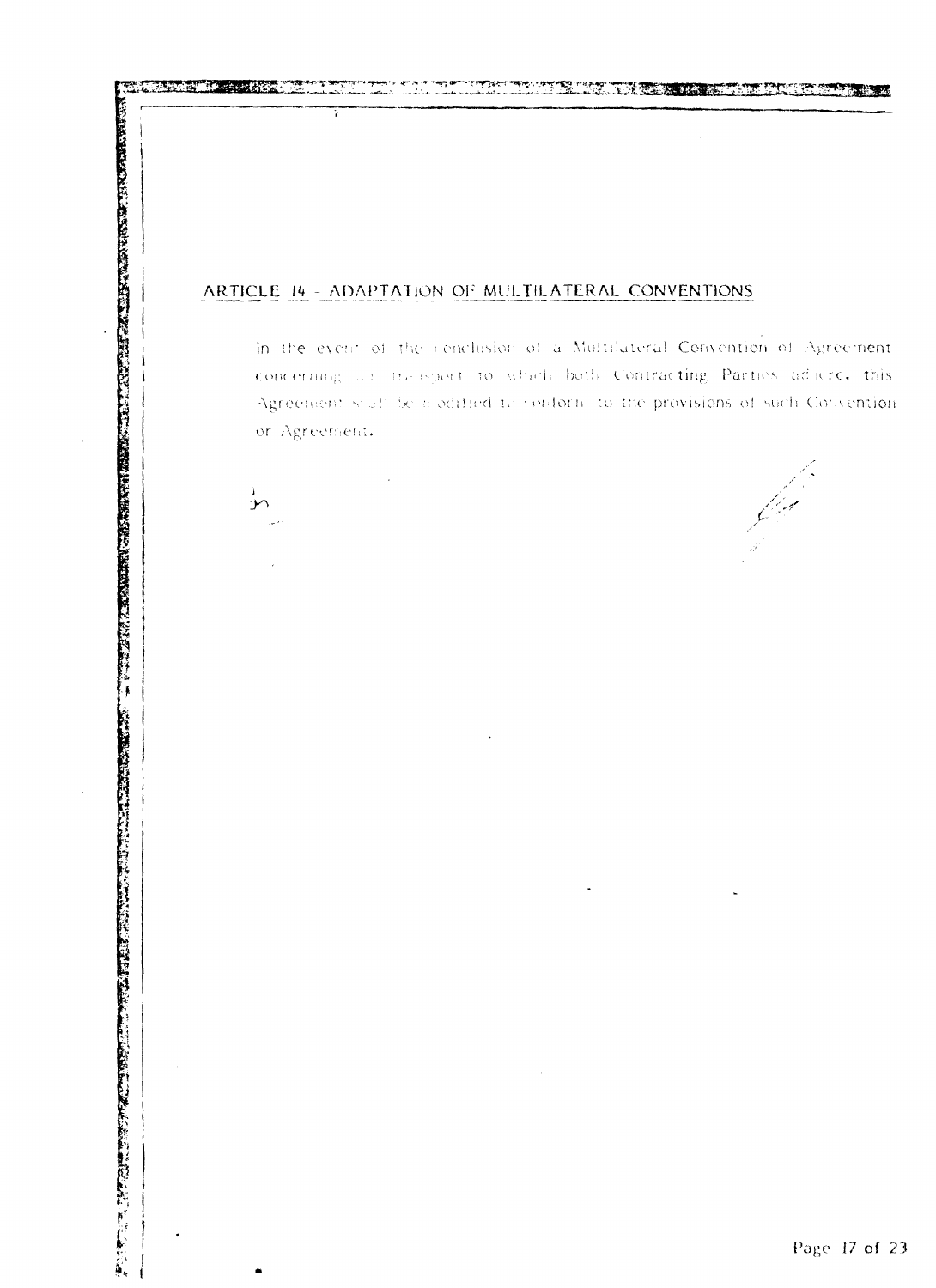#### ARTICLE 15 - AMENDMENT

そころの内容が検討していることをすることです。その状況のあります。その後の状況を確認しているので、そのようなことです。

1. 我们的 PAPT TO TANK TO TANK TO TANK TO TAKE TO TAKE TO TAKE TO TAKE TO TAKE TO TAKE TO TAKE TO TAKE TO TAKE TO

 $rac{1}{3}$ 

- If either of the Contracting Parties considers it desirable to modify any  $\mathbf{I}$ provision of this Agreement counding the Route Schedule, which shall be decised to be a part of the Nationnest. It shall request for consultations in accordance with Arthur In all this Sureement. Such consultations may take place by exchange of constructions in
- $2.$ The amendment shall be approved by each Contracting Party in accordance with its constitutional procedure and shall come into effect when confirmed by an exchange of Notes through the Diplomatic channel.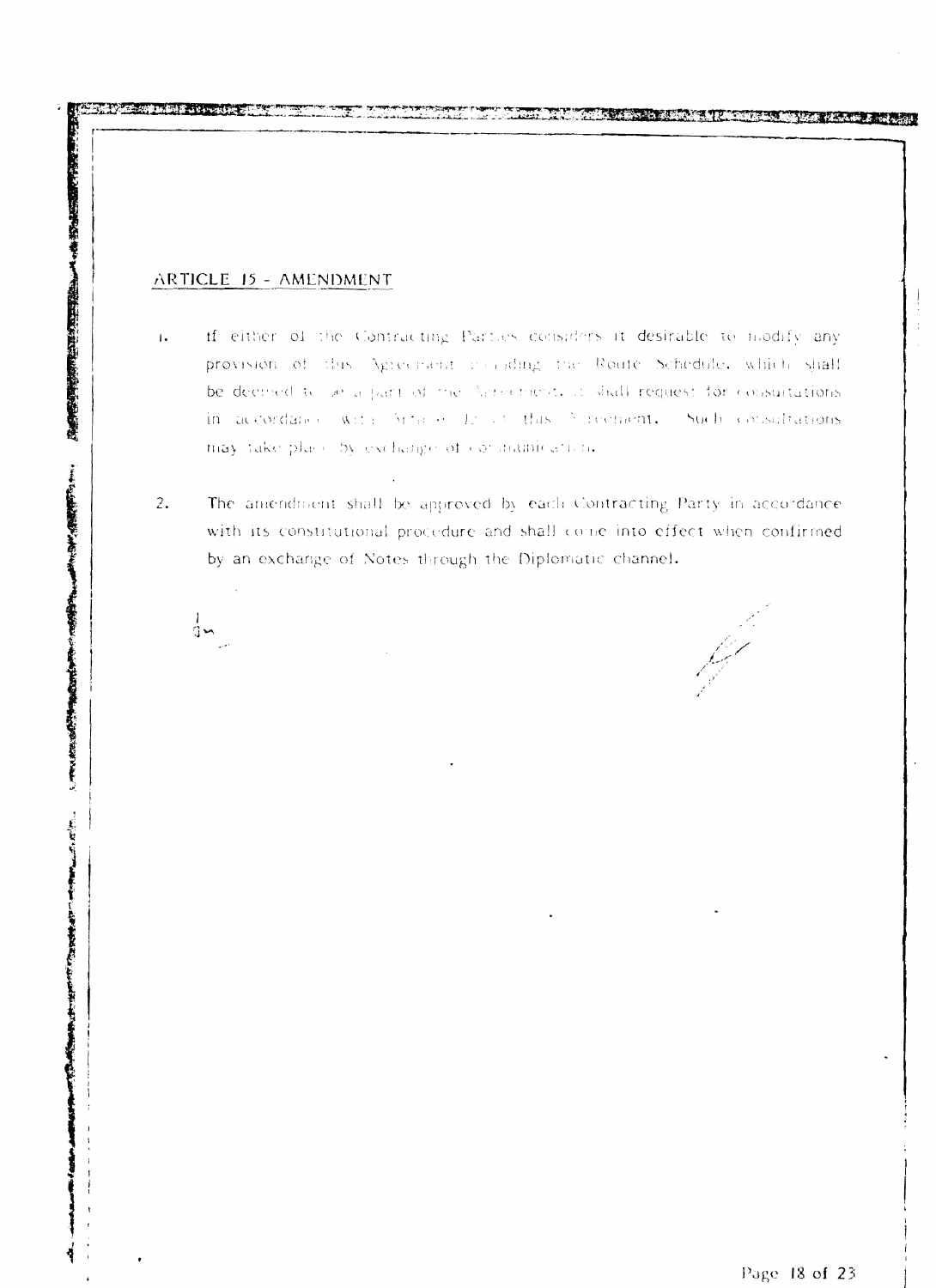# ARTICLE 16 - REGISTERATION WITH THE INTERNATIONAL CIVIL AVIATION ORGANIZATION

The present Agreement and any amendments thereto shall be registered with the International Civil Aviation Organization.

e v tradicional a l'altra dels l'altres dels comes dels signals dels dels signals.

بمثر

Antipacidad (Byr)

「1999年の日本語」の「1999年の「1999年の「1999年の「1999年の「1999年の「1999年の「1999年の「1999年の「1999年の「1999年の「1999年の「1999年の「199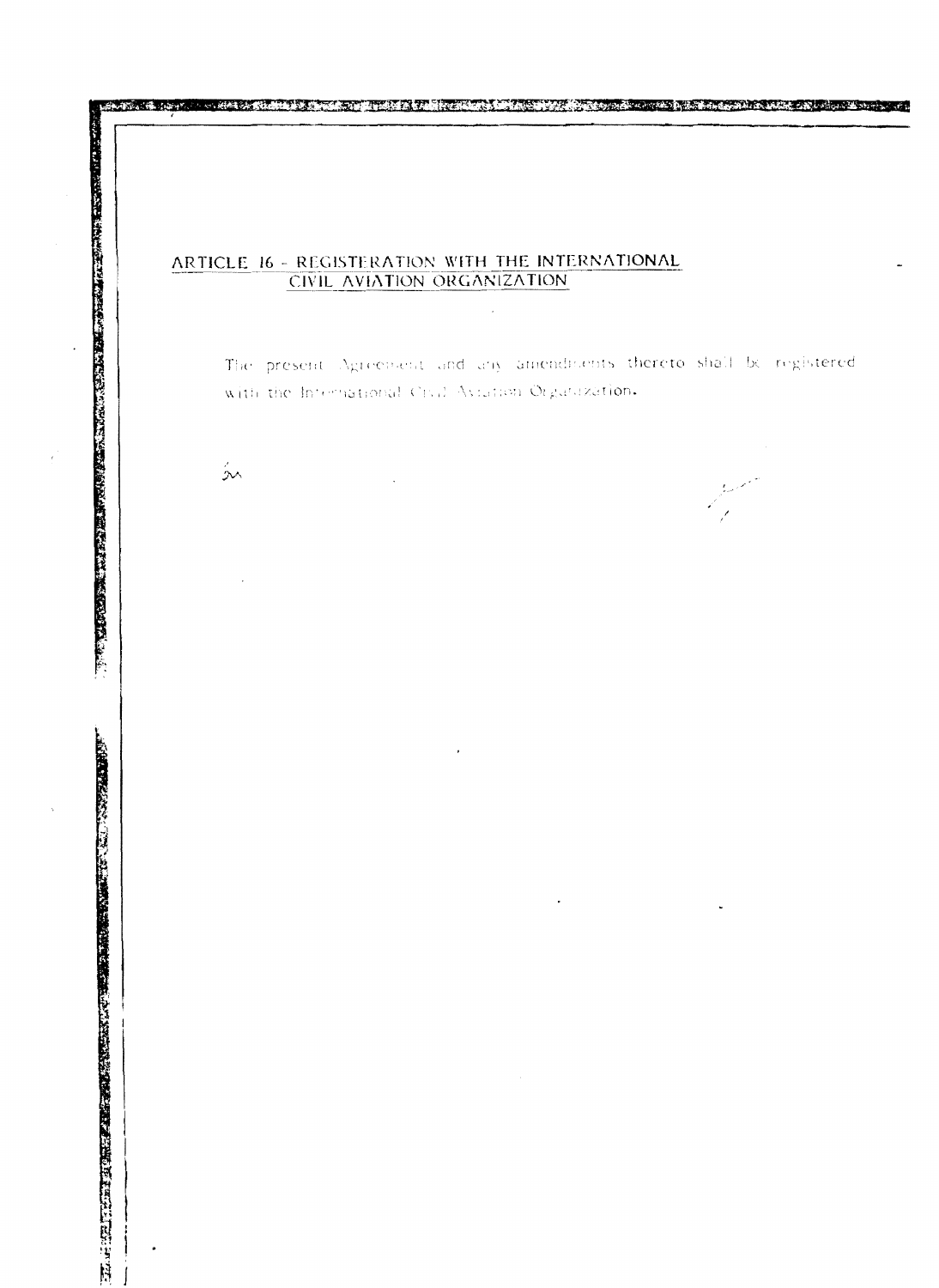## ARTICLE 17 - TERMINATION

 $\hat{\mathcal{A}}$ 

š,

**STATE STATE OF A TIME** 

医红毛毛

Either Contracting Party has at any time give a notice to the other Contracting Party of its decision to terminate this Agreement: such notice shall be sin-ultaneously communicated to the International Civil Avialtion Orpanization. In such case the Agreement shall terminate twelve (12) months after the date of receipt of notice by the other Contracting Party, unless the notice to terminate is withdrawn by agreement before the expiry date of this period. In the absence of acknowledgement of receipt by the other Contracting Party, notice shall be deemed to have been received fourteen (14) days after the receipt of the notice by the International Civil Aviation Organization.

**The State of the Contract of the Contract of the Contract of the Contract of the Contract of the Contract of t**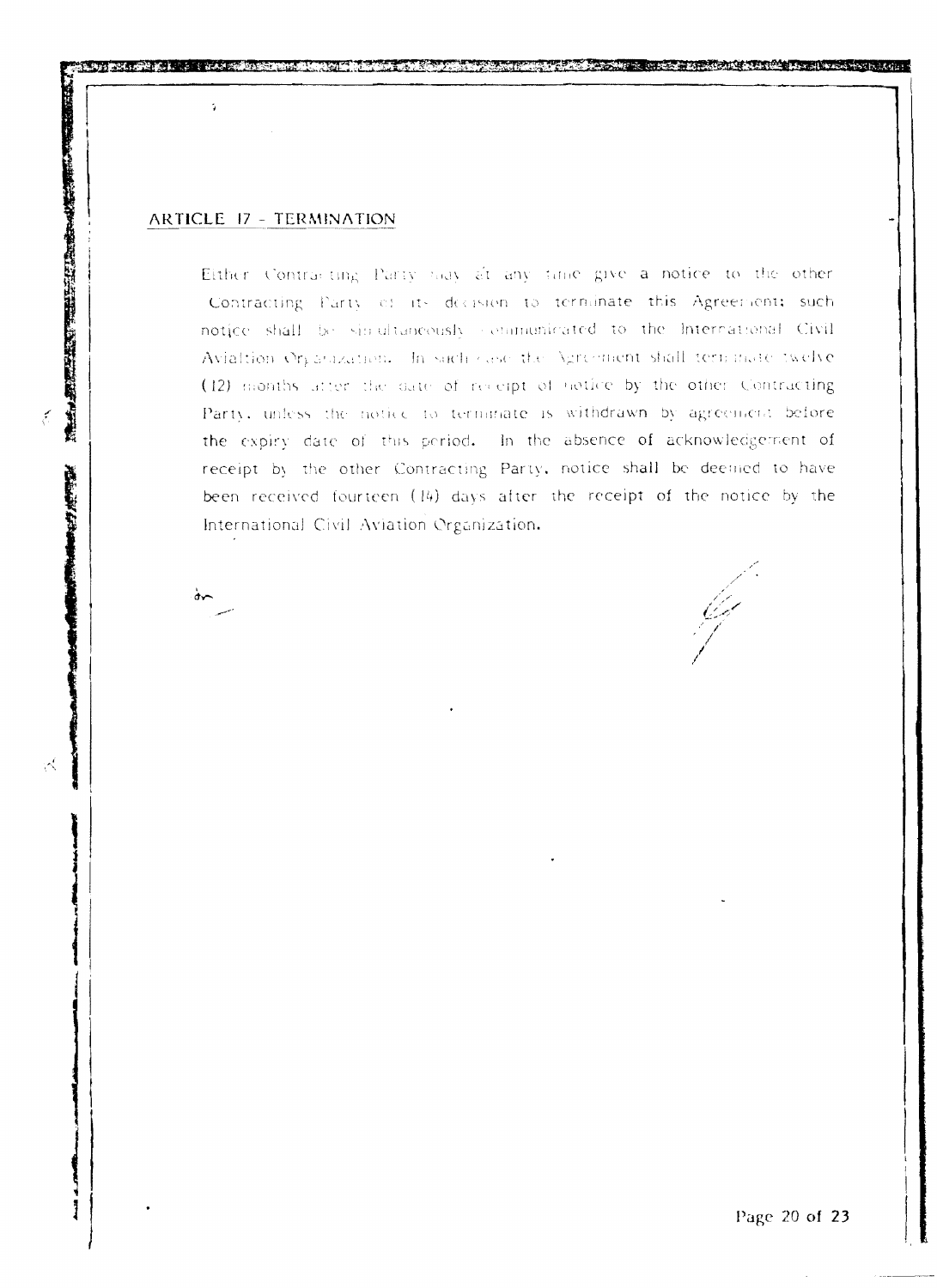# ARTICLE 18 - ANNEXES

 $\sigma$ 

医眼血管 计数字字符 计数字设计 医心脏性 医心脏的 计数字数字 计数字数字

 $\zeta$ 

فتكفف تستخلفت ₹

**EXECUTIVE** 

्रेजित एक्सप्रेस जनसङ्ख्

The Annexes to this Agreement shall be deemed to be part of the Agreement and all references to this Agreement shall include references to the Annexes, except where otherwise expressly provided.

**Roman Constant of the Control of American State Constant Of the Constant Of the Constant Of the Constant Of th**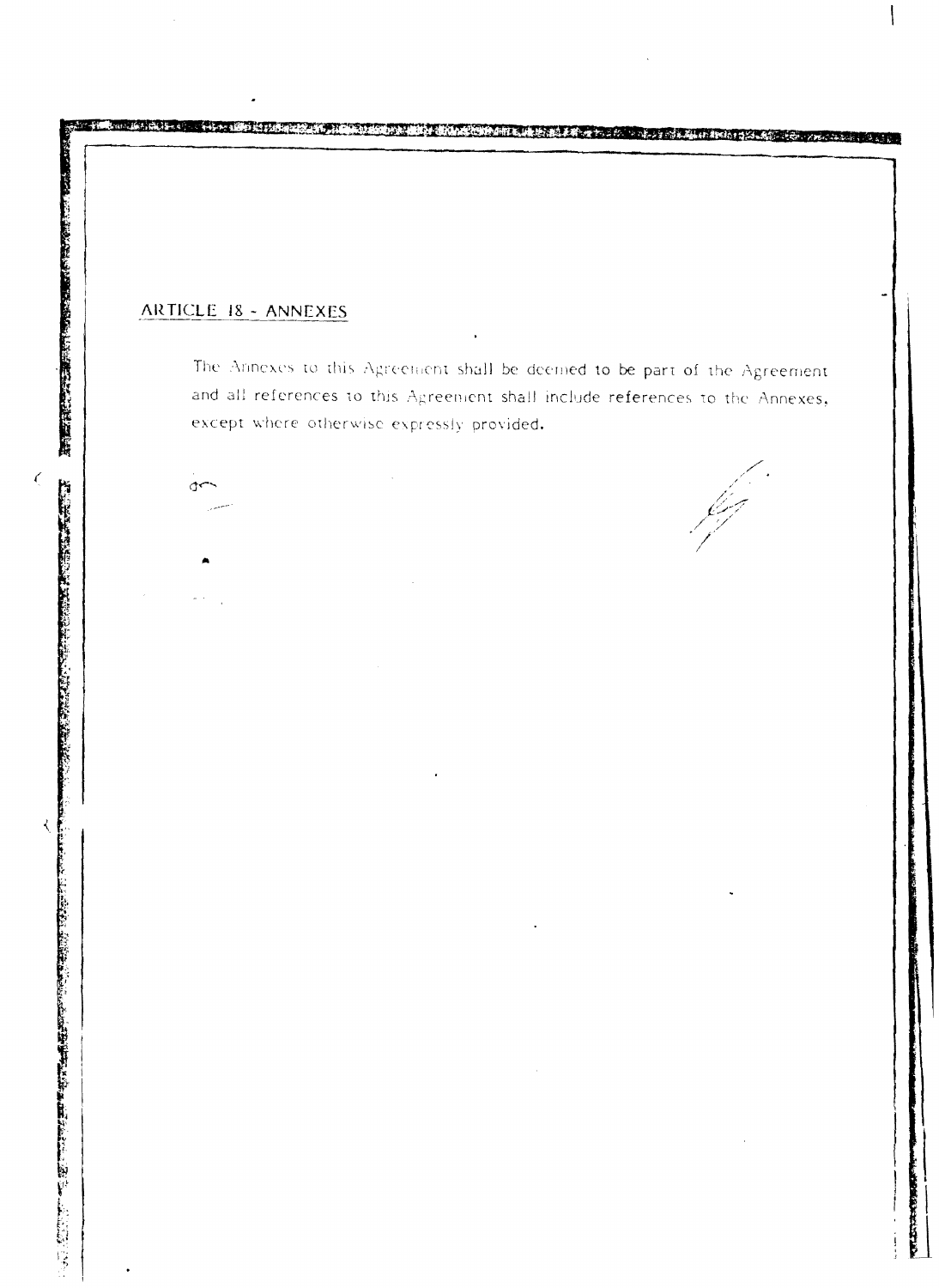# ARTICLE 19 - TITLES

Â

Titles are inserted in this Agreement at the head of each Article for the purpose of reference and convenience and in no way define limit, or describe the scope or intent of this Agreement.

 $\bar{a}$ 

**RASHERS**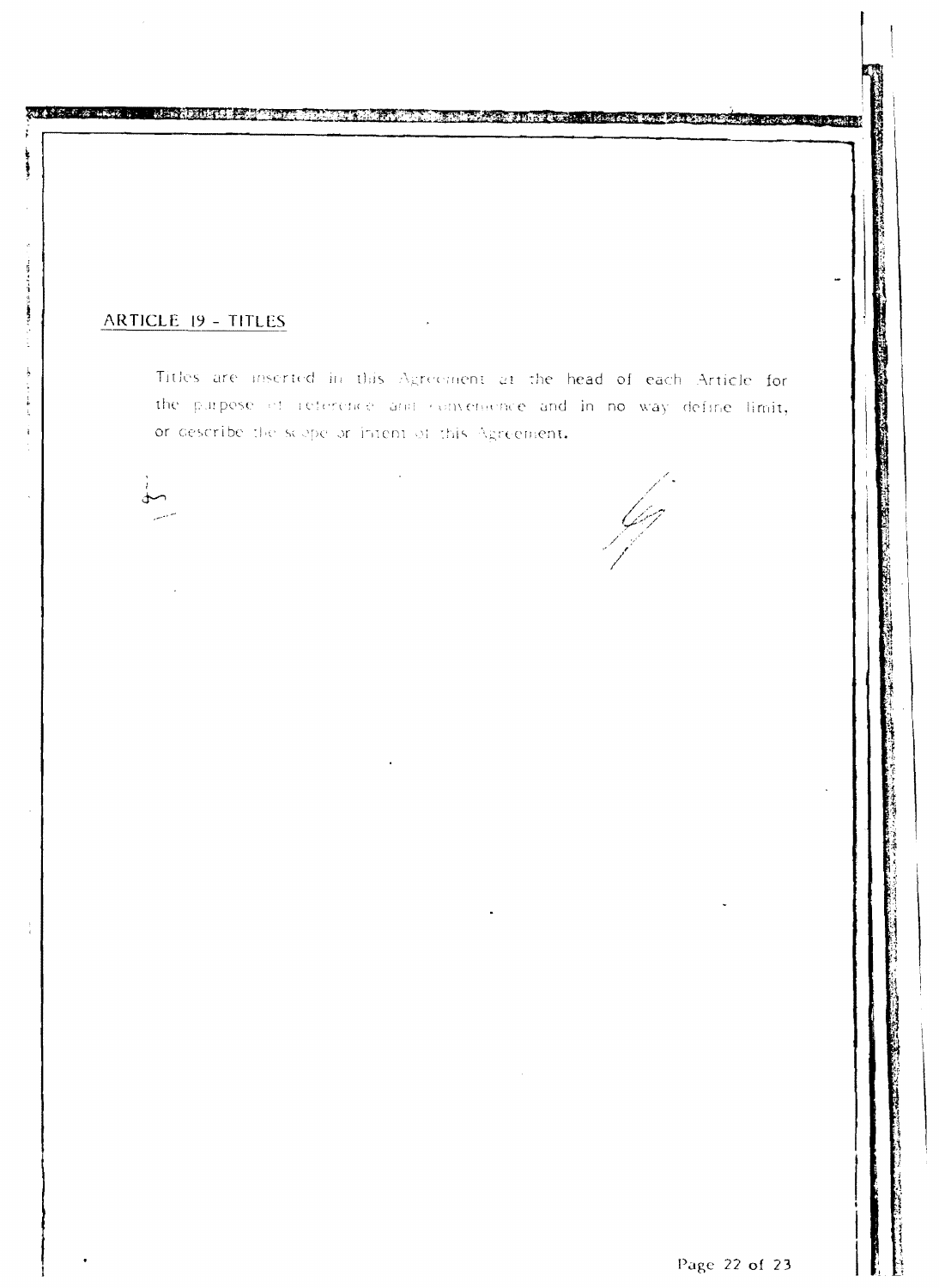# ARTICLE 20 - COMING INTO FORCE

The Agreement shall be approved according to the constitutional requirements in the country of each Contracting Party and shall come provisionally into force from the date of signature, and formally on the date of an Exchange of Diplomatic Notes confirming that these requirements have been fulfilled.

IN WITNESS THEREOF the undersigned plenipotentiaries being duly authorized thereto by their respective Governments, have signed this Agreement,

Done on the 10th day of April, 1986 at New Delhi in the English language.

#### **SIGNED**

The strong of the compact of the control of the compact of the strong of the control of the compact of the control of the control of the control of the control of the control of the control of the control of the control of

FOR THE GOVERNMENT OF INDIA

 $(S.S. SIDHU)$ SECRETARY

Department of Civil Aviation Ministry of Transport

FOR THE GOVERNMENT OF THE REPUBLIC OF TURKEY

PERMANENT UNDER SECRETARY Ministry of Transport and Communication

Page 23 of 23